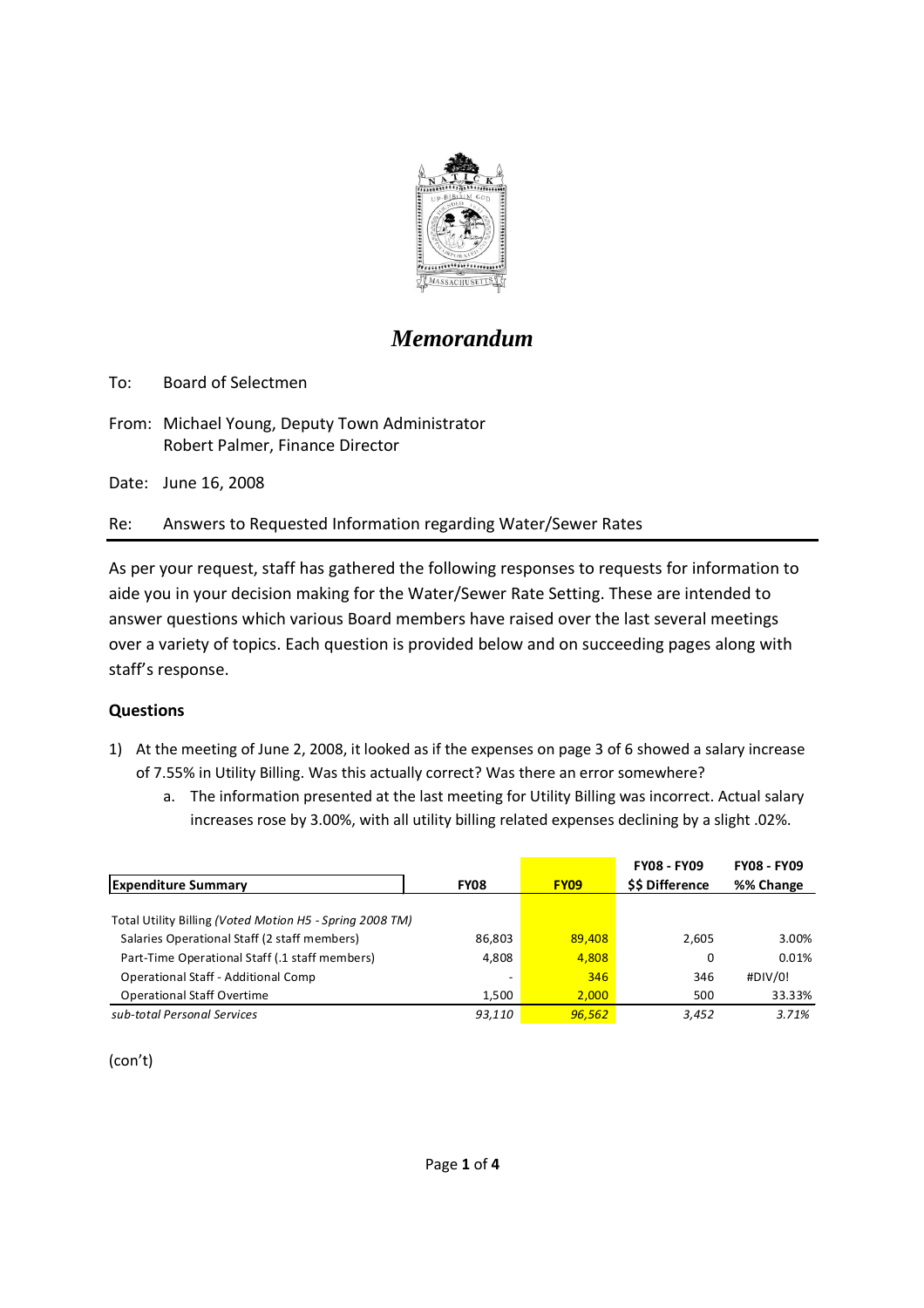|                                             |             |             | <b>FY08 - FY09</b> | <b>FY08 - FY09</b> |
|---------------------------------------------|-------------|-------------|--------------------|--------------------|
| <b>Expenditure Summary</b>                  | <b>FY08</b> | <b>FY09</b> | \$\$ Difference    | %% Change          |
|                                             |             |             |                    |                    |
| Repair & Maint Equipment                    | 4,000       | 4,000       |                    | 0.00%              |
| In State Travel/Meetings                    | 500         | 500         |                    | 0.00%              |
| Training & Education                        | 2,500       | 2,500       |                    | 0.00%              |
| <b>Communication Telephone</b>              | 1,500       | 1,500       |                    | 0.00%              |
| <b>Communication Postage</b>                | 20,000      | 20,000      |                    | 0.00%              |
| <b>Collection Activities</b>                | 10,000      | 10,000      |                    | 0.00%              |
| Copy/Mail Center Fees                       | 33,000      | 33,000      |                    | 0.00%              |
| sub-total Purchase of Services              | 71,500      | 71,500      |                    | 0.00%              |
| Audit Water/Sewer                           |             |             |                    | #DIV/0!            |
| Water / Sewer Rate Study                    | 14,000      |             | (14,000)           | $-100.00\%$        |
| <b>Utility Billing Software</b>             | 5,000       | 15,000      | 10,000             | 200.00%            |
| <b>Utility Billing Printing</b>             | 30,200      | 30,200      |                    | 0.00%              |
| sub-total Techincal & Professional Services | 49,200      | 45,200      | (4,000)            | $-8.13%$           |
| Office Supplies                             | 3,500       | 4,000       | 500                | 14.29%             |
| sub-total Supplies                          | 3,500       | 4,000       | 500                | 14.29%             |
|                                             |             |             |                    |                    |
| <b>Total Utility Billing Expenditures</b>   | 217,310     | 217,262     | (48)               | $-0.02%$           |

The increases in Water & Sewer salaries were correct as listed on pages 1 of 6 and 2 of 6.

- 2) What would be the impact of delaying the decision to set rates for 3 months?
	- a. Please see the attached memorandum from Bob Palmer, Finance Director in regards to the impacts of delaying rate setting for 3 months.
- 3) Why did staff change its recommendations on master meters from previous meetings?
	- a. Staff's initial position on master meters that any master meters installed in residential complexes should be replaced with individual meters – remains unchanged. That is the only way to ensure the highest degree of accuracy both in the usage of water & sewer services by customer and the most correct rate billed. The dilemma faced by private citizens, property owners and ultimately the Town itself is that this conversion is an expensive proposition which cannot be reasonably achieved quickly.

Further, staff was repeatedly challenged to evaluate the current system and respond to the needs of ratepayers to create a fairer billing system. Staff's proposal of June 2<sup>nd</sup>, 2008 is not intended to prohibit or discourage the installation of individual meters – rather to respond in a reasonable way to Natick ratepayers.

This proposal only extends to Natick condominiums at this time because staff does not have the capacity to average all master meters. Averaging condominium units represents a reasonable burden upon staff that administration believes the Town can develop and implement a reliable method of averaging throughout the upcoming fiscal year. Staff does not have sufficient capacity (both in peoplepower and time) to average all master meters at this time. We are committed to a careful evaluation of this process in FY 2009 and will advise the Board of Selectmen for the rate setting process in FY 2010 if averaging can be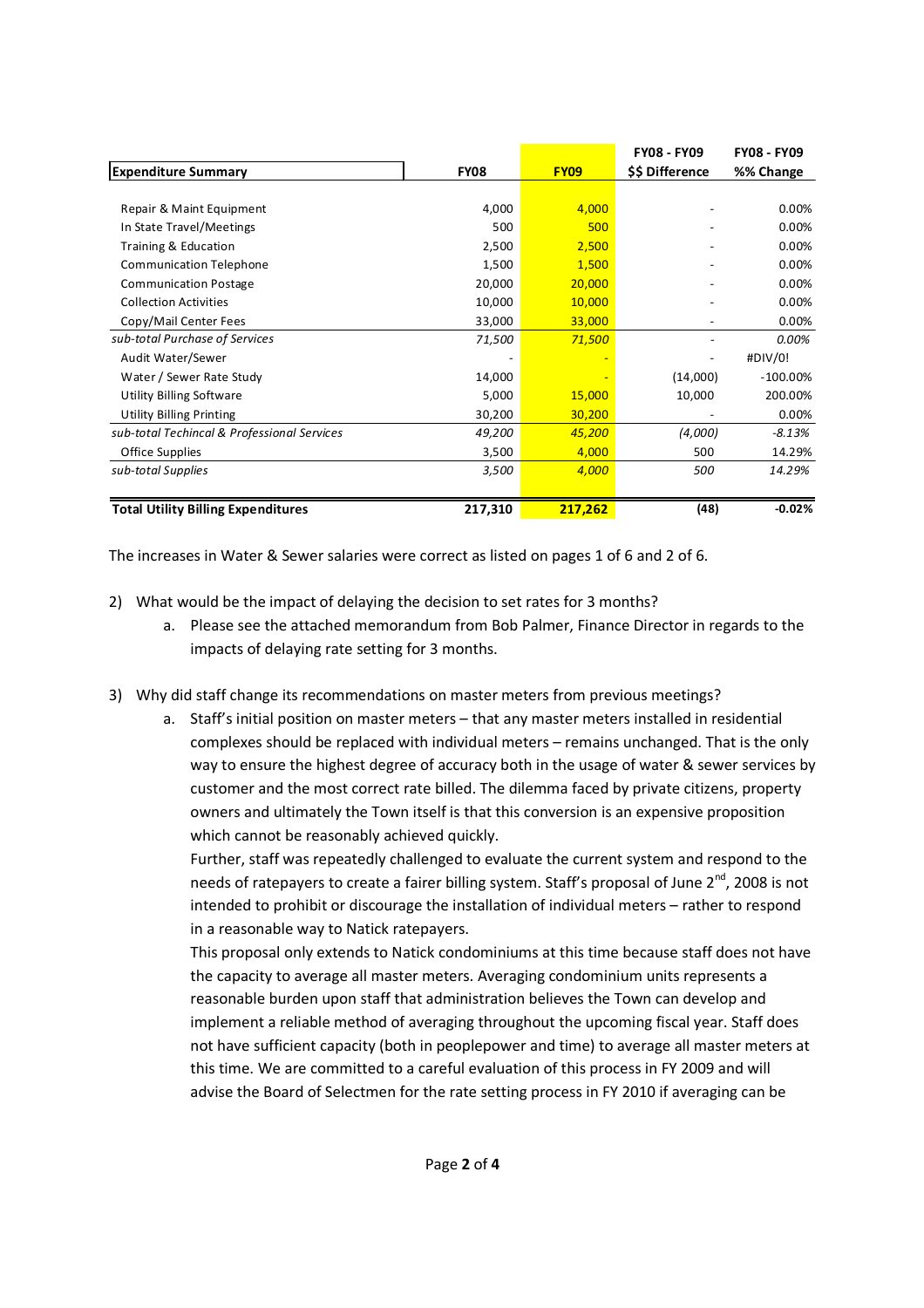extended to other master meter users, and if so, what additional staff resources may be needed to accomplish this task.

- 4) How did the Water/Sewer Enterprise Fund perform over the last 5 years in terms of operations? How was Retained Earnings used to affect/supplant revenues?
	- a. The tables below show the revenues and expenses (to date) for the Water/Sewer Enterprise fund for FY 2004-2008.

#### **Water and Sewer Revenue & Expenses FY2003-2008**

| <b>FY</b> |     | <b>Sewer</b> | Water       |    | Retain, Earn.   |     |                 | Total            |
|-----------|-----|--------------|-------------|----|-----------------|-----|-----------------|------------------|
| 2004      | \$  | 6,985,400    | \$3,774,080 | \$ | 658,004         |     |                 | \$<br>11,417,484 |
| 2005      | S   | 7,140,099    | \$3,877,837 | \$ | 608,000         |     |                 | \$<br>11,625,937 |
| 2006      | S   | 6,794,079    | \$3,927,664 | \$ | 608,000         |     |                 | \$<br>11,329,743 |
| 2007      | S   | 5,917,225    | \$3,263,899 | \$ | 900,000         |     |                 | \$<br>10,081,125 |
| 2008*     | \$  | 6,091,548    | \$3,720,387 | \$ | 1,675,000       |     |                 | \$<br>11,486,935 |
| <b>FY</b> |     | <b>Sewer</b> | Water       |    | <b>Benefits</b> |     | <b>Indirect</b> | Total            |
| 2004      | -\$ | 4,875,686    | \$2,318,497 | \$ | 812,457         |     | \$2,005,683     | \$<br>10,012,322 |
| 2005      | \$  | 5,246,174    | \$2,665,705 | \$ | 844,562         |     | \$2,209,496     | \$<br>10,965,936 |
| 2006      | S   | 5,286,515    | \$3,141,930 | \$ | 493,109         | S.  | 2,350,634       | \$<br>11,272,188 |
| 2007      | \$  | 5,467,313    | \$3,203,857 | \$ | 593,344         | \$. | 2,379,592       | \$<br>11,644,106 |
| 2008*     | \$  | 5.402.018    | \$2.826,876 | S  | 934.703         |     | \$2.546.344     | \$<br>11,709,941 |

Notes: The source for revenue data is MUNIS Fund 65, Object 4004. The source for expense Data is MUNIS Fund 65, Dept 65 & 66 \*FY2008 figures are thru 6/9/08.